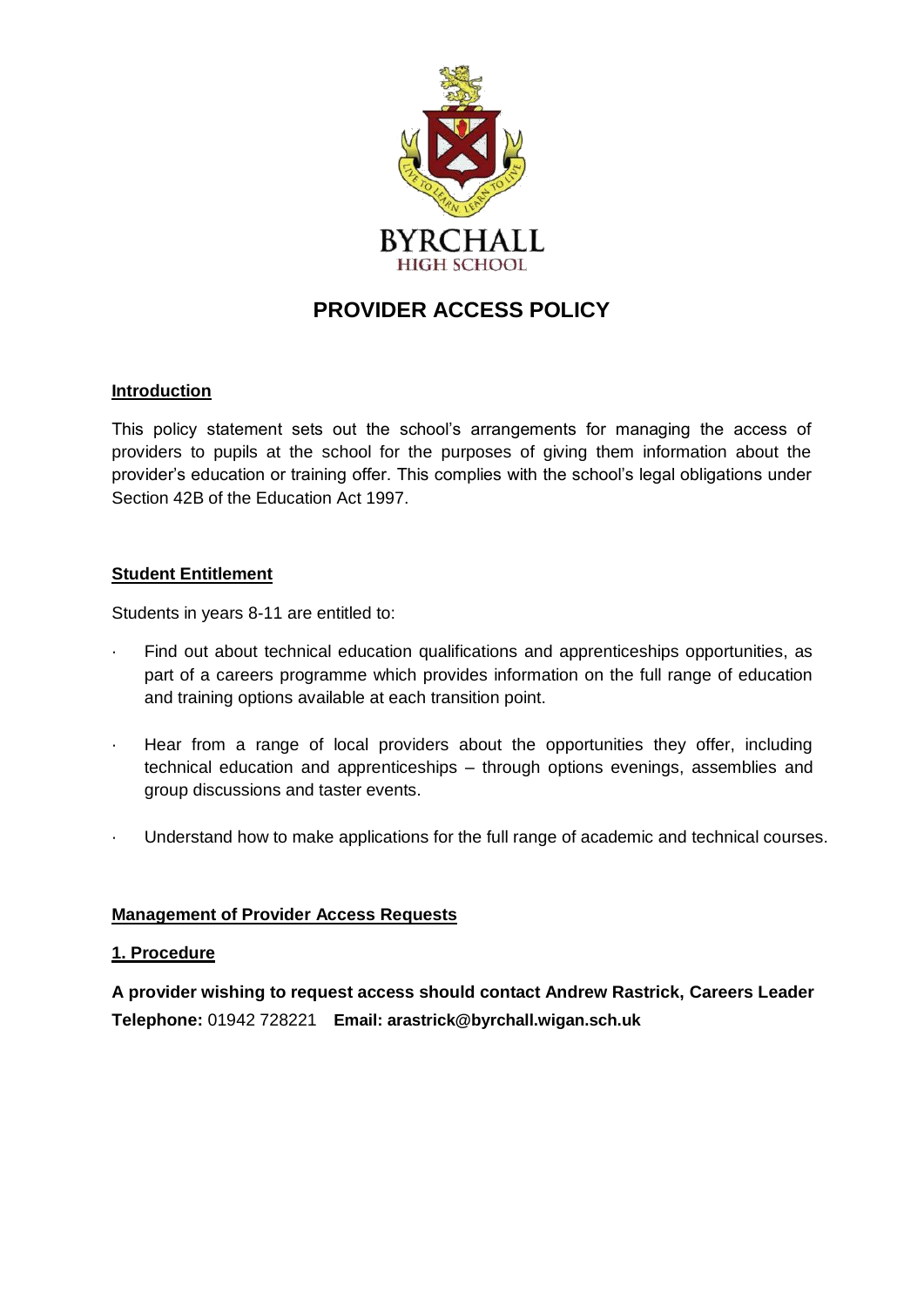## **2. Opportunities For Access**

A number of events are integrated into the school careers programme which would potentially offer providers an opportunity to come into school to speak to students and/or their parents. The school calendar varies from year to year so providers need to contact the member of staff named above to identify the most suitable opportunity. The events are usually arranged well in advance, so it is essential that providers contact us early in the academic year to be involved in our planning.

Access to students and/or parents will be granted on the understanding that information and guidance offered by providers is related to technical courses and apprenticeship opportunities only.

Providers will be expected to meet the school's safeguarding requirements which can be found in the Safeguarding Policy Statement accessible on the school website.

Below are some of the opportunities on offer but providers can contact [arastrick@byrchall.wigan.sch.uk](mailto:arastrick@byrchall.wigan.sch.uk) for further details:

|                   | <b>Autumn Term</b>        | <b>Spring Term</b>                                                           | <b>Summer Term</b>                                |
|-------------------|---------------------------|------------------------------------------------------------------------------|---------------------------------------------------|
| Year <sub>8</sub> |                           | National Apprenticeship                                                      | <b>UKMT Junior Maths</b>                          |
|                   |                           | week activities                                                              | Challenge                                         |
|                   |                           |                                                                              |                                                   |
|                   |                           | <b>National Careers Week</b>                                                 |                                                   |
|                   |                           | activities                                                                   |                                                   |
|                   |                           | Careers and Aspiration day                                                   |                                                   |
| Year 9            | Introduction to Options   | National Apprenticeship                                                      | Options interviews                                |
|                   | process                   | week activities                                                              |                                                   |
|                   |                           |                                                                              | Enterprise projects                               |
|                   |                           | <b>National Careers Week</b>                                                 |                                                   |
|                   |                           | activities                                                                   |                                                   |
|                   |                           | <b>Options Information Evening</b>                                           |                                                   |
|                   |                           | with market place event for                                                  |                                                   |
|                   |                           | colleges/training providers                                                  |                                                   |
|                   |                           | <b>Options Assemblies</b>                                                    |                                                   |
|                   |                           |                                                                              |                                                   |
|                   |                           | <b>Careers and Aspiration Day</b>                                            |                                                   |
| Year 10           |                           | Life skills - assembly and World of work preparation in Technical/vocational |                                                   |
|                   | tutor group opportunities | <b>PD</b> lessons                                                            | tasters at local college/s,<br>training providers |
|                   |                           | <b>GM Higher Go Further</b>                                                  |                                                   |
|                   |                           | programme                                                                    | Meetings with careers<br>professional             |
|                   |                           | Careers and Aspiration day                                                   |                                                   |
|                   |                           |                                                                              | Workplace visits                                  |
|                   |                           |                                                                              |                                                   |
|                   |                           |                                                                              |                                                   |